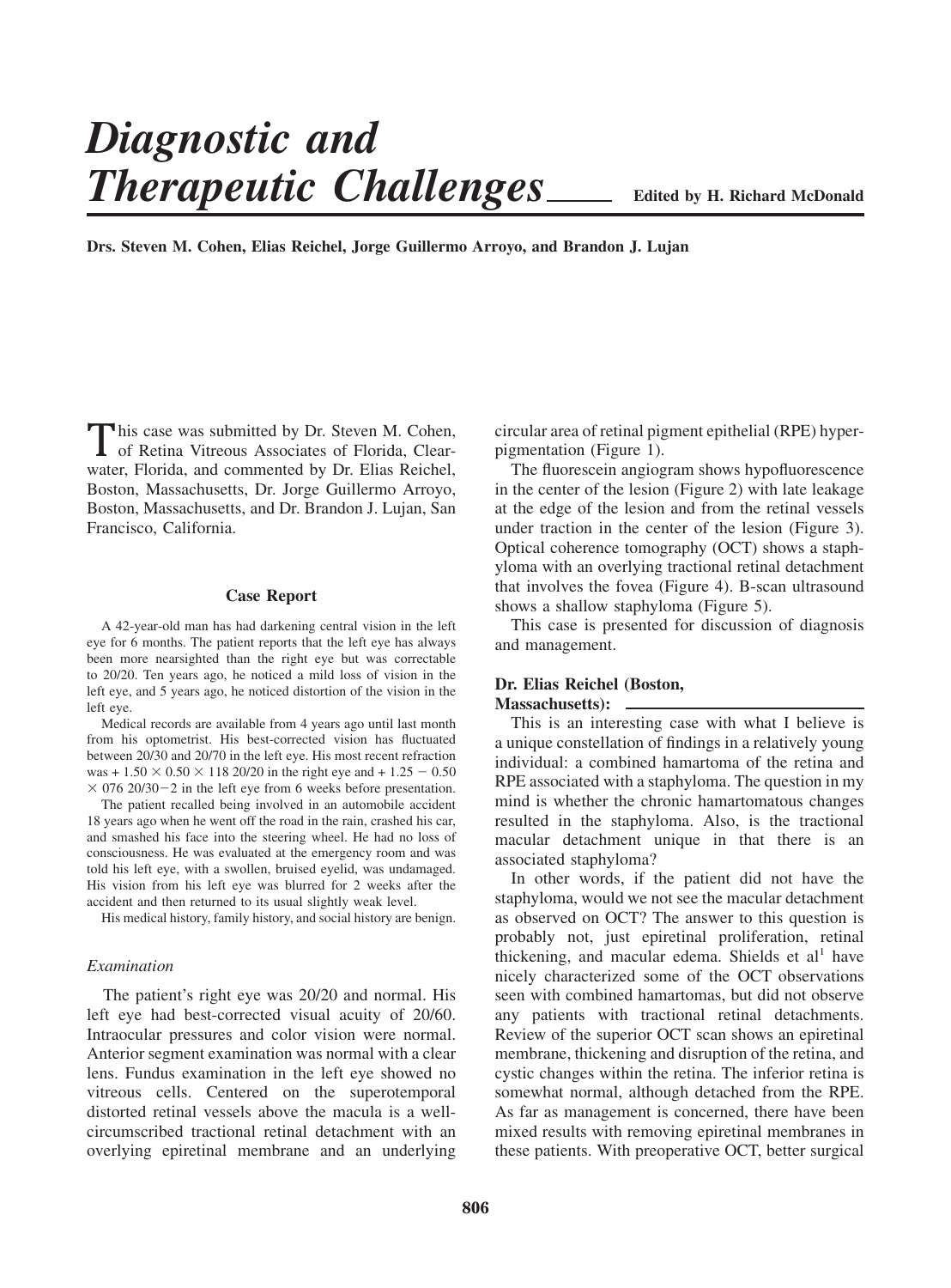

Fig. 1. Color photograph of the left eye showing the circular tractional retinal detachment with underlying RPE hyperpigmentation. The center of the lesion shows the retinal vessels gathered up into the contracted macular pucker.

planning is now possible. During the past 5 years, there has been significant improvement in vitreoretinal instrumentation and techniques (associated with understanding of the roles of the posterior hyaloid, the variety of epiretinal membranes that can be observed, and the role of the internal limiting membrane in abnormalities of the vitreoretinal interface). Therefore, my bias, particularly in a case such as this where there is a documented decline in vision, is to attempt to remove the epiretinal membrane and restore the anatomy of the macula. Therefore, pars plana vitrectomy, membrane peeling, and in this case, instillation of an expansile gas to help flatten the macula would be the surgical procedure I would perform. Of course, I could be completely wrong and this could simply be an epiretinal membrane. The



Fig. 2. Fluorescein angiogram of the left eye shows normal filling of retinal vessels with blockage of the choroidal fluorescence and patchy hyperfluorescence at the edge of the lesion.



Fig. 3. Fluorescein angiogram of the left eye at 2 minutes shows leakage from tortuous retinal vessels in the center of the lesion. The edges of the lesion show increasing hyperfluorescence, but the choroid remains dark in the center of the lesion.

distinction between a combined hamartoma of the RPE and retina and an epiretinal membrane can be difficult, but the treatment would be the same!

# Dr. Jorge Guillermo Arroyo (Boston, Massachusetts):

The author presents an intriguing case of a 42-yearold man with darkening central vision for 6 months, a 5-year history of distortion in vision, and a 10-year history of mild loss of vision in the left eye. Six weeks



Fig. 4. Horizontal  $(350^{\circ}, 8 \text{ mm})$  and vertical  $(90^{\circ}, 8 \text{ mm})$  line scan through the lesion shows subretinal fluid. The back of the eye curves back away from the retina and the retina is also elevated. The fovea is involved.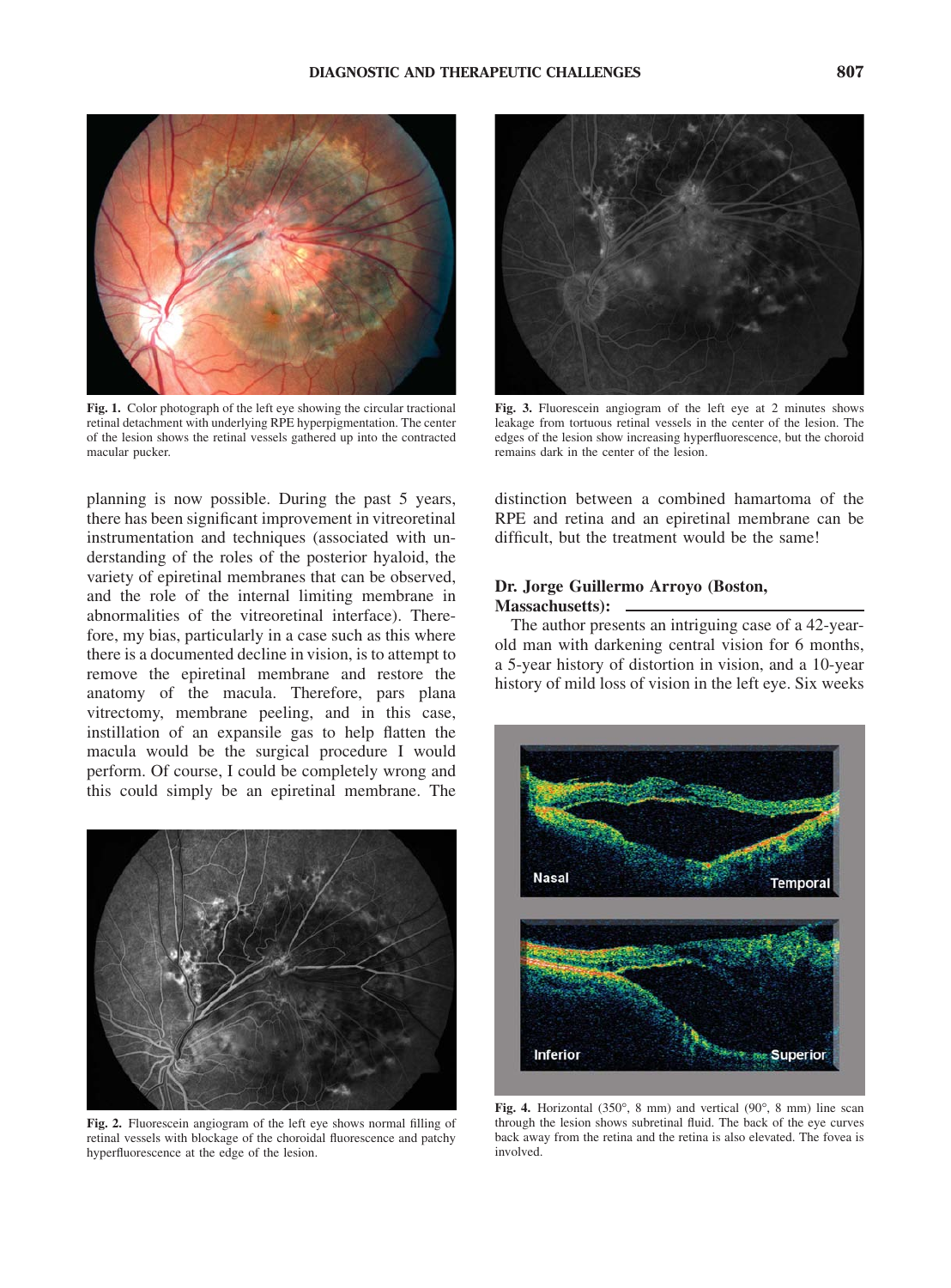

Fig. 5. A vertical axial B-scan through the lesion shows a small staphyloma under the retinal detachment.

before presentation, the patient's vision was measured at the 20/30 level with a mildly hyperopic refraction.

The fundus photograph of the left eye shows a 9-mm oval pigmented subretinal lesion with a mottled hypopigmented and well-defined edge associated with a focal area of whitish epiretinal membrane along the superotemporal arcade. Of note, there are retinal folds into the fovea from this focal area of epiretinal membrane with loss of choroidal detail in the inferior and nasal aspects of the macula suggesting macular detachment. A scalloped edge of the epiretinal membrane or posterior hyaloid is seen between the optic nerve and the center of the lesion.

The fluorescein angiogram demonstrates hypofluorescence in the central areas of this lesion, which remained dark in the later frames of the angiogram consistent with blockage by the hyperpigmented RPE. The edges of the lesion are hyperfluorescent early in the angiogram and stain late in the angiogram, consistent with staining. Finally, the vessels within the area of epiretinal membrane contraction leak late in the angiogram.

An ocular coherence tomogram shows a modest posterior staphyloma associated with subretinal fluid involving the fovea. One frame shows significant retinal thickening and distortion secondary to traction.

This case seems to be most consistent with traumainduced focal vitreoretinal traction causing a lesion simulating a combined RPE and retinal hamartoma. There is evidence of long-standing but subclinical retinal traction, which may have resulted in RPE hyperplasia throughout most of the lesion. More recently, increased retinal traction has resulted in involvement of the macula and decreased vision.

Of note, there are two small areas of retinal whitening consistent with cotton wool spots within the area of retinal contraction. Cotton wool spots in association with epiretinal membranes have been described previously and typically resolve within 1 week after membrane peeling.

As opposed to a combined RPE and retinal hamartoma where surgery has a guarded prognosis, surgical peeling of the epiretinal membrane with relief of the vitreoretinal traction would be expected to reattach the macula and improve vision. At the time of surgery, the scalloped edge of the membrane or posterior hyaloid seen superior to the optic nerve may allow easier delineation of the plane between the retina and epiretinal membrane. Given the fact that the patient does have a small staphyloma in this area, avoidance of a retinal break during peeling is critical. Although most macular retinal breaks that are free of traction are relatively benign, macular breaks overlying staphylomas are a cause for concern. Thus, to prevent iatrogenic retinal breaks in this case, a bimanual technique using end-grabbing forceps and a lighted-retinal pick (or a retinal pick and chandeliertype illumination) would provide the most controlled method of peeling this membrane off the retina.

If no break is created during peeling of the epiretinal membrane, no intraocular tamponade would be needed. However, if a break developed, drainage of the subretinal fluid through the break, light laser treatment, and a fluid air exchange with face-down positioning would be advisable.

### Editor's Note:

Dr. Steven Cohen has presented a 42-year-old man with a 5-year history of decreased and distorted vision in the left eye. Fundus examination showed a pigmented lesion with overlying traction detachment. Beneath this lesion was a staphyloma.

We asked Drs. Elias Reichel and Jorge Arroyo to consult on this case. Dr. Reichel feels this lesion is a combined retinal RPE hamartoma and notes that traction retinal detachment has not been previously described. He feels that given the documented decrease in vision, epiretinal membrane dissection should be attempted, despite the mixed visual results associated with vitrectomy for combined hamartomas.

Dr. Arroyo feels that this lesion is trauma-induced, resulting in a lesion simulating a combined hamartoma. He feels the longstanding but subclinical retinal traction detachment may have resulted in the RPE hyperplasia. He, too, is in favor of surgery, because removal of the epiretinal membrane would be expected to have a better chance if the lesion was, indeed, a combined hamartoma.